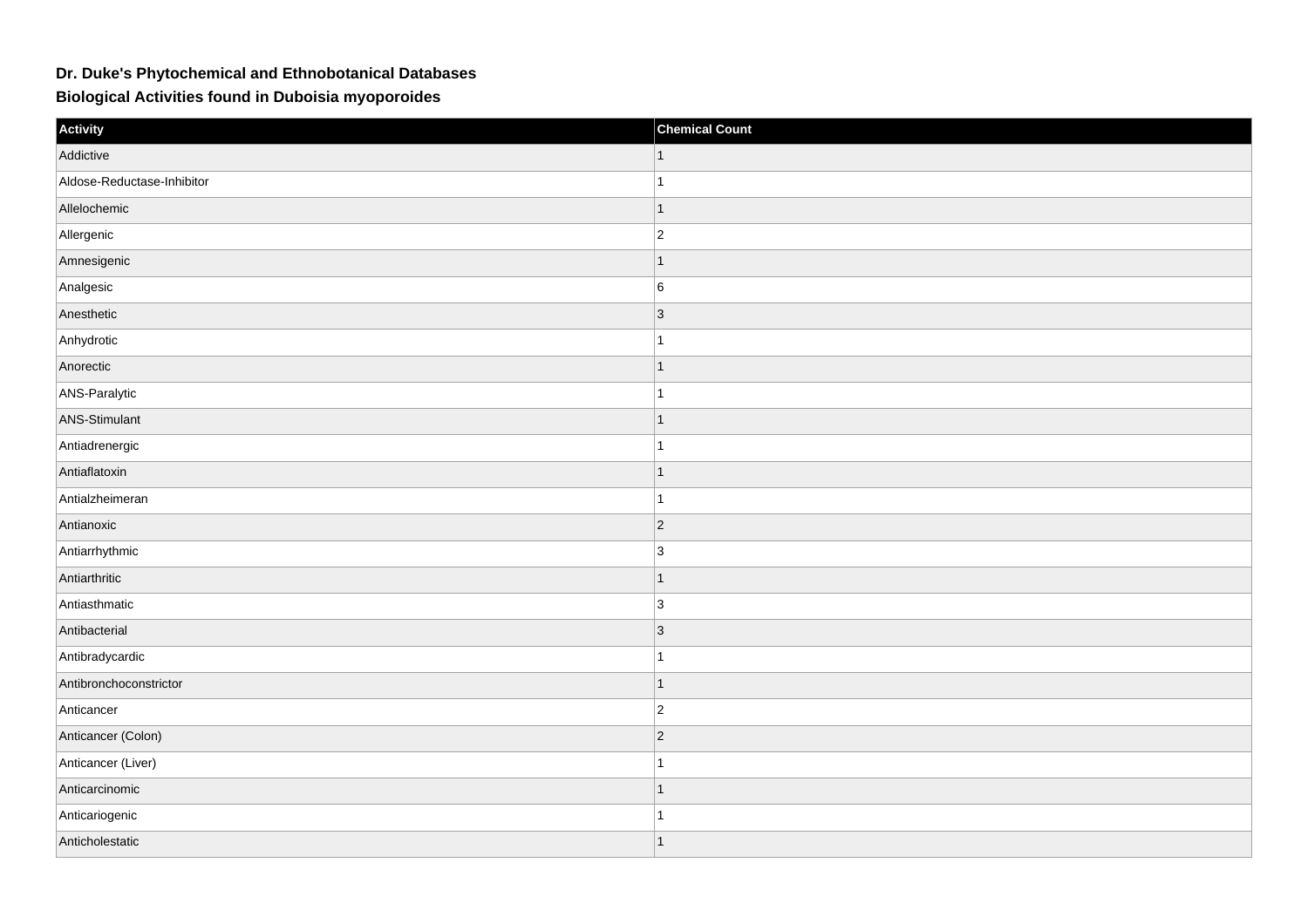| Activity                      | <b>Chemical Count</b> |
|-------------------------------|-----------------------|
| Anticholinergic               | 6                     |
| Anticomplement                | $\overline{1}$        |
| Anticonvulsant                | $\mathbf{1}$          |
| Antidecubitic                 | $\mathbf{1}$          |
| Antideliriant                 | $\mathbf{1}$          |
| Antidiabetic                  | $\mathbf{1}$          |
| Antidote (Anticholinesterase) | 3                     |
| Antidote (Black Widow)        | $\mathbf 1$           |
| Antidote (Lobelia)            | $\mathbf 1$           |
| Antidote (Muscarine)          | $\vert$ 1             |
| Antidote (Mushroom)           | $\mathbf{1}$          |
| Antidote (Organophosphorus)   | $\mathbf{1}$          |
| Antidote (Poison Gas)         | $\mathbf{1}$          |
| Antidote (Tetrodotoxin)       | $\overline{2}$        |
| AntiEBV                       | $\mathbf{1}$          |
| Antiedemic                    | $ 2\rangle$           |
| Antiemetic                    | 3                     |
| Antiemphysemic                | $\mathbf{1}$          |
| Antienuretic                  | $\mathbf{1}$          |
| Antiescherichic               | $\mathbf{1}$          |
| Antiestrogenic                | $\mathbf{1}$          |
| Antifeedant                   | $ 2\rangle$           |
| Antifibrosarcomic             | $\mathbf{1}$          |
| Antifumitory                  | $\mathbf{1}$          |
| Antihalitosic                 | $\mathbf{1}$          |
| Antihepatotoxic               | $\vert$ 2             |
| Antiherpetic                  | 3                     |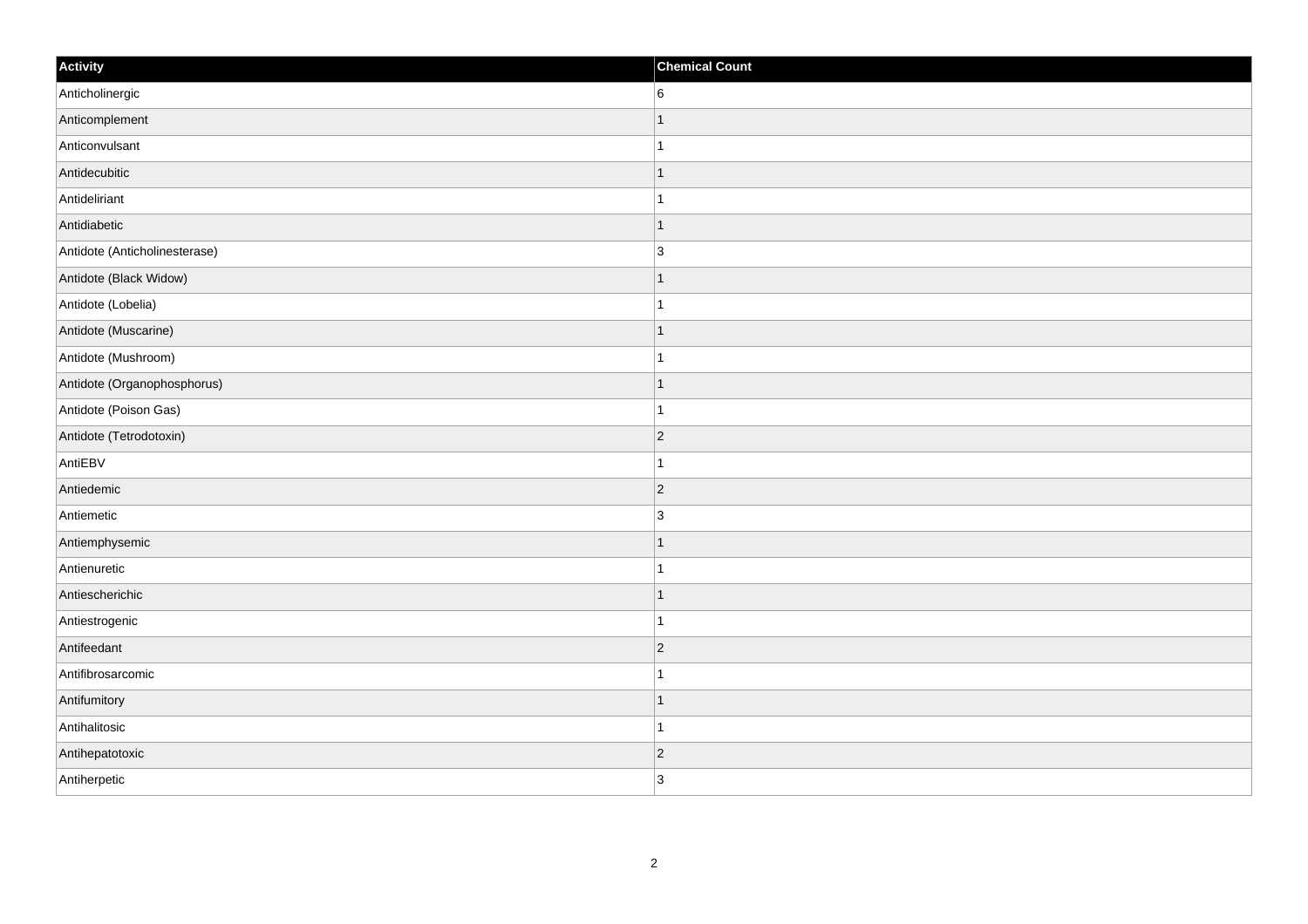| Activity             | <b>Chemical Count</b> |
|----------------------|-----------------------|
| Antihiccup           | $\vert$ 1             |
| Antihistaminic       | $\mathbf{1}$          |
| AntiHIV              | $\overline{1}$        |
| Antihyperlipidemic   | $\mathbf{1}$          |
| Antiinflammatory     | $\vert$ 3             |
| Antiiritic           | -1                    |
| Antileishmanic       | $\mathbf{1}$          |
| Antileukemic         | $\mathbf{1}$          |
| Antileukotrienogenic | $\overline{1}$        |
| Antilymphomic        | $\mathbf{1}$          |
| Antimalarial         | $\mathbf{1}$          |
| Antimanic            | $\overline{1}$        |
| Antimeasles          | 2                     |
| AntiMeniere's        | $\mathbf{1}$          |
| Antimenorrhagic      | $\overline{1}$        |
| Antimetastatic       | $\mathbf{1}$          |
| Antimuscarinic       | $\vert$ 4             |
| Antimutagenic        | 3                     |
| Antinephritic        | $\vert$ 1             |
| Antineuralgic        | $\mathbf{1}$          |
| Antiobesity?         | $\overline{1}$        |
| Antiotitic           | $\overline{1}$        |
| Antioxidant          | $\vert 3 \vert$       |
| Antiparkinsonian     | $\overline{4}$        |
| Antiperistaltic      | $\overline{1}$        |
| Antiperoxidant       | $\mathbf{1}$          |
| Antiperspirant       | $\mathbf{1}$          |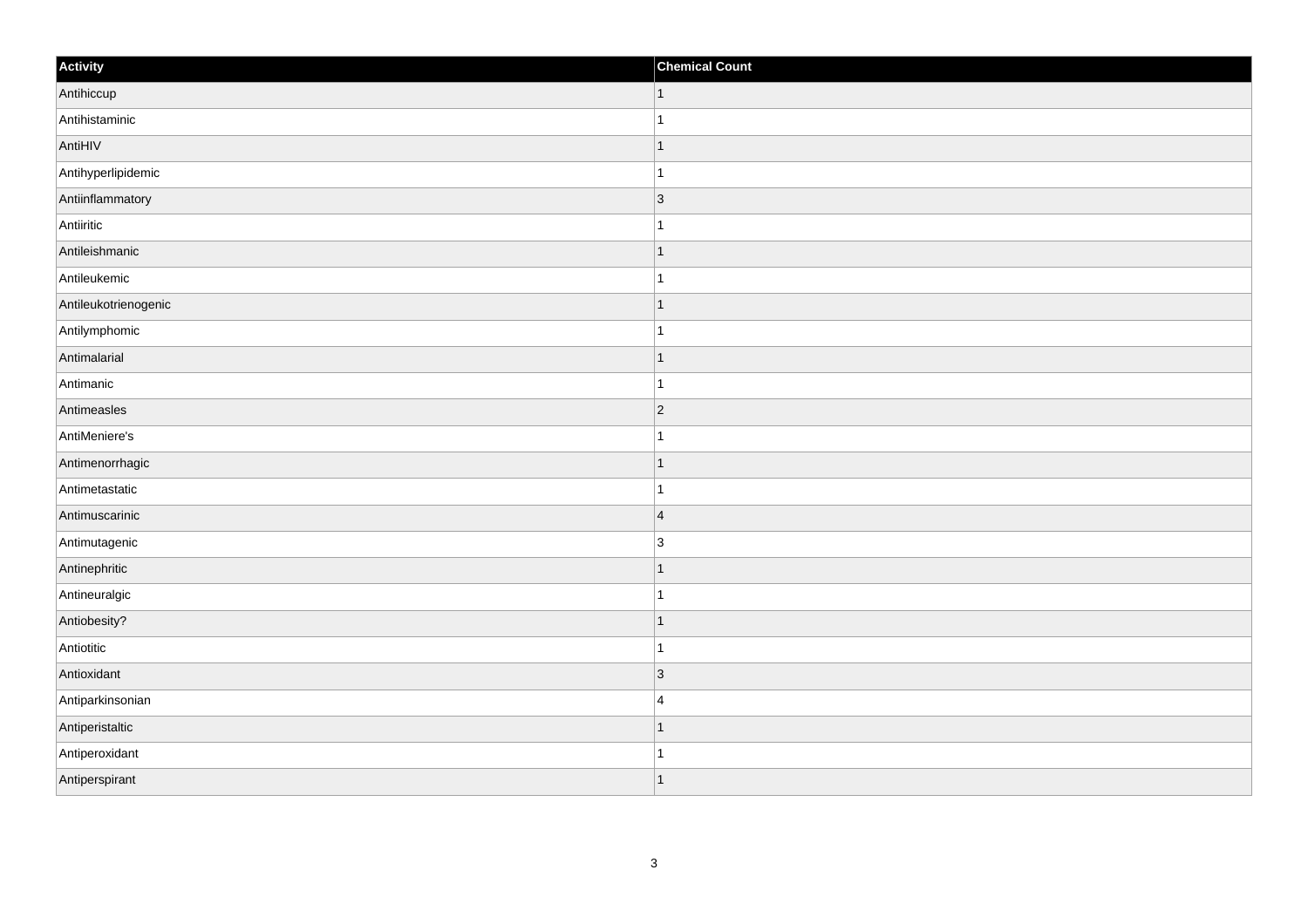| Activity            | <b>Chemical Count</b> |
|---------------------|-----------------------|
| Antipertussic       | $\mathbf{1}$          |
| Antiplasmodial      | $\mathbf 1$           |
| Antipolio           | $\overline{3}$        |
| Antiproliferant     | $\mathbf{1}$          |
| Antiproliferative   | $\mathbf{1}$          |
| Antiprostaglandin   | $\mathbf 1$           |
| Antirhinitic        |                       |
| Antiseptic          | $\mathbf 1$           |
| Antisialogogue      | 3                     |
| Antisinusitic       | $\mathbf{1}$          |
| Antismoking         | $\mathbf 1$           |
| Antispasmodic       | 6                     |
| Antispermatorrheic  | -1                    |
| Antistaphylococcic  | $\overline{1}$        |
| AntiTGF-beta        | $\overline{1}$        |
| Antithromboxane     | $\mathbf{1}$          |
| Antitrypanosomic    | 1                     |
| Antitumor           | $ 2\rangle$           |
| Antitumor (brain)   | 1                     |
| Antitumor (Breast)  | $\mathbf{1}$          |
| Antitumor (Cervix)  | -1                    |
| Antitumor (Colon)   | $\mathbf 1$           |
| Antitumor (Lung)    | $\mathbf{1}$          |
| Antitumor (Ovary)   | $\mathbf 1$           |
| Antitumor (Stomach) | $\vert$ 1             |
| Antitumor-Promoter  | $\overline{1}$        |
| Antiulcer           | 5                     |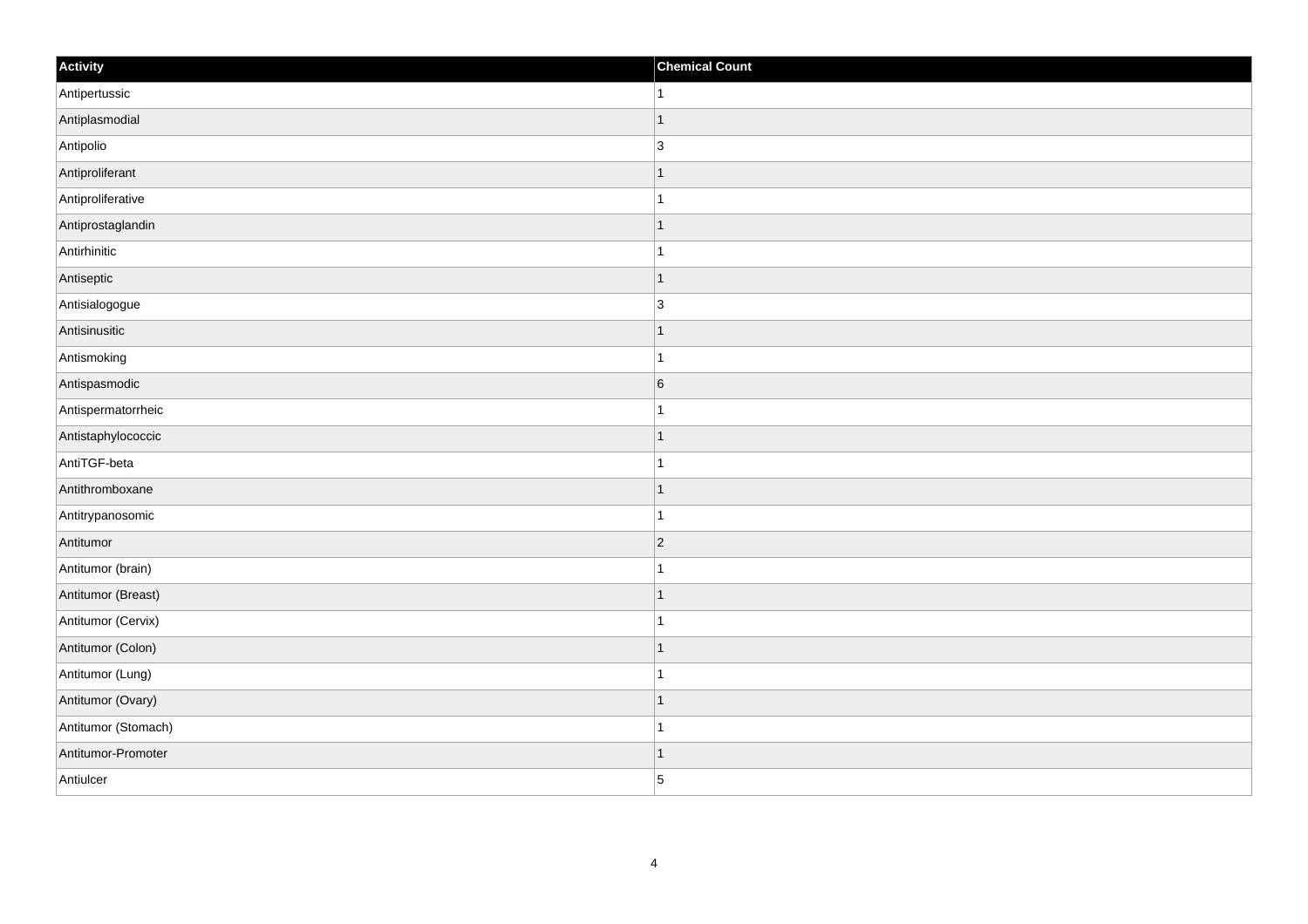| Activity                     | <b>Chemical Count</b>    |
|------------------------------|--------------------------|
| Antiuveitic                  | $\vert$ 1                |
| Antivertigo                  | 3                        |
| Antivinous                   |                          |
| Antiviral                    | $\overline{4}$           |
| Apoptotic                    |                          |
| Aromatase-Inhibitor          |                          |
| Beta-Blocker                 | $\overline{\phantom{a}}$ |
| Beta-Glucuronidase-Inhibitor | 1                        |
| Bronchodilator               | $\vert$ 3                |
| Bronchorelaxant              | 3                        |
| Cancer-Preventive            | $\overline{3}$           |
| Candidicide                  |                          |
| Cardiodepressant             | 1                        |
| Cardioprotective             | 1                        |
| Cardiotonic                  | $\vert$ 2                |
| Cardiovascular               |                          |
| Cholagogue                   |                          |
| Choleretic                   | 3                        |
| Cholinergic                  | 1                        |
| CNS-Depressant               | $\overline{7}$           |
| <b>CNS-Stimulant</b>         | $\vert 3 \vert$          |
| Colorant                     |                          |
| COX-2-Inhibitor              |                          |
| Cyclooxygenase-Inhibitor     |                          |
| Cyclopegic                   |                          |
| Cytotoxic                    | $\overline{2}$           |
| Deodorant                    |                          |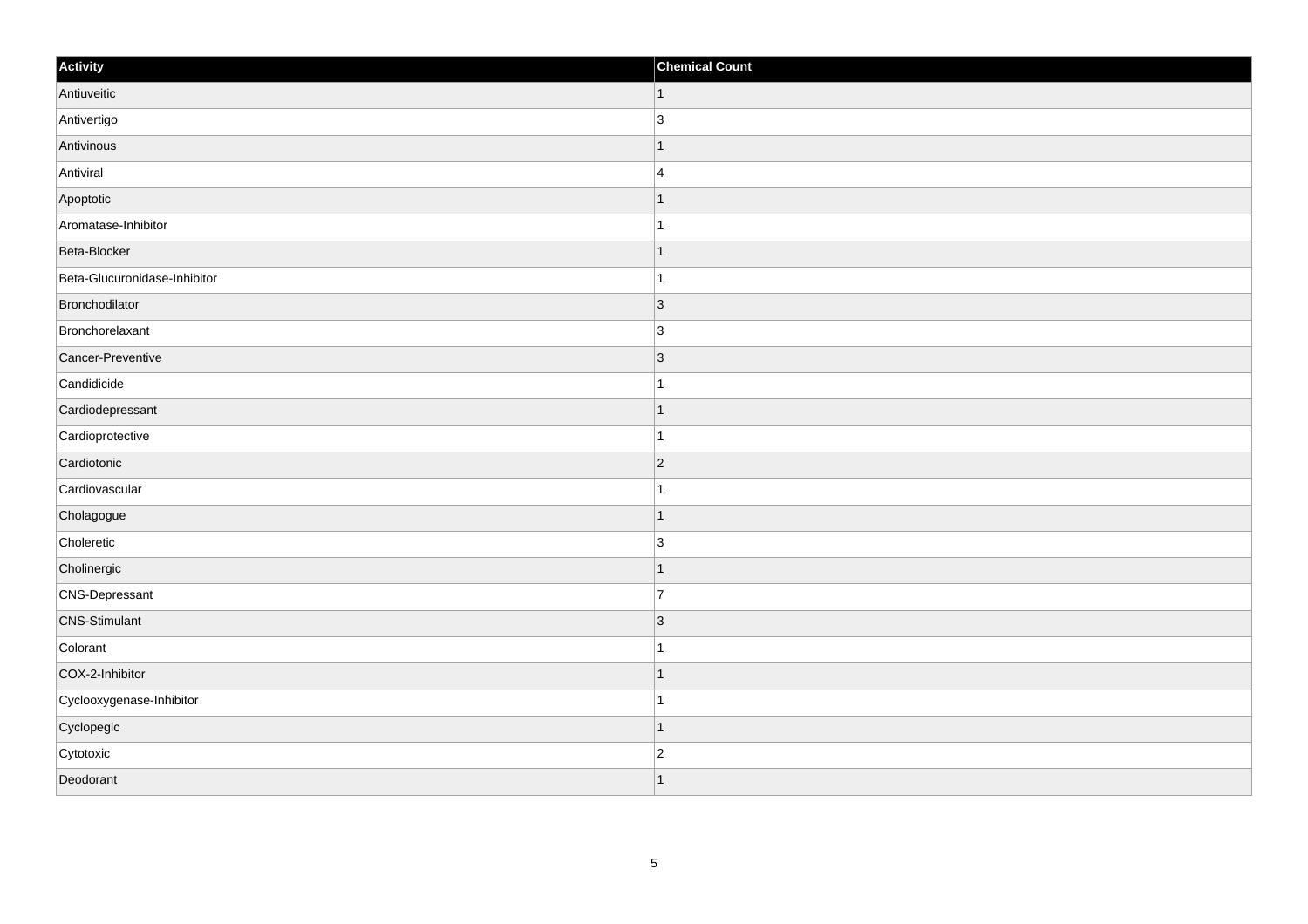| Activity               | <b>Chemical Count</b> |
|------------------------|-----------------------|
| Dermatitigenic         | $\vert$ 1             |
| Diuretic               | $\mathbf{1}$          |
| Dopaminigenic          |                       |
| Dye                    | $\mathbf{1}$          |
| Ectoparasiticide       | $\mathbf{1}$          |
| Elastase-Inhibitor     | -1                    |
| Epinephrininergic      | $\mathbf{1}$          |
| Fungicide              | $\mathbf 1$           |
| Hepatoprotective       | $ 2\rangle$           |
| Herbicide              | $ 2\rangle$           |
| Hyperglycemic          | $\mathbf 1$           |
| Hyperkinetic           | $\overline{1}$        |
| Hyperpyrexic           | $\mathbf{1}$          |
| Hypnotic               | 1                     |
| Hypoglycemic           | $\overline{c}$        |
| Hypotensive            | $ 2\rangle$           |
| Immunomodulator        | 1                     |
| Insecticide            | 3                     |
| Leucocytogenic         | $\mathbf{1}$          |
| Lipoxygenase-Inhibitor | $\mathbf 1$           |
| MAO-Inhibitor          | $\mathbf{1}$          |
| MMP-9-Inhibitor        | $\mathbf{1}$          |
| Musculotropic          | $\mathbf{1}$          |
| Mydriatic              | $ 3\rangle$           |
| Myorelaxant            | $\overline{4}$        |
| Nematistat             | $\mathbf{1}$          |
| Neurotoxic             | $\overline{2}$        |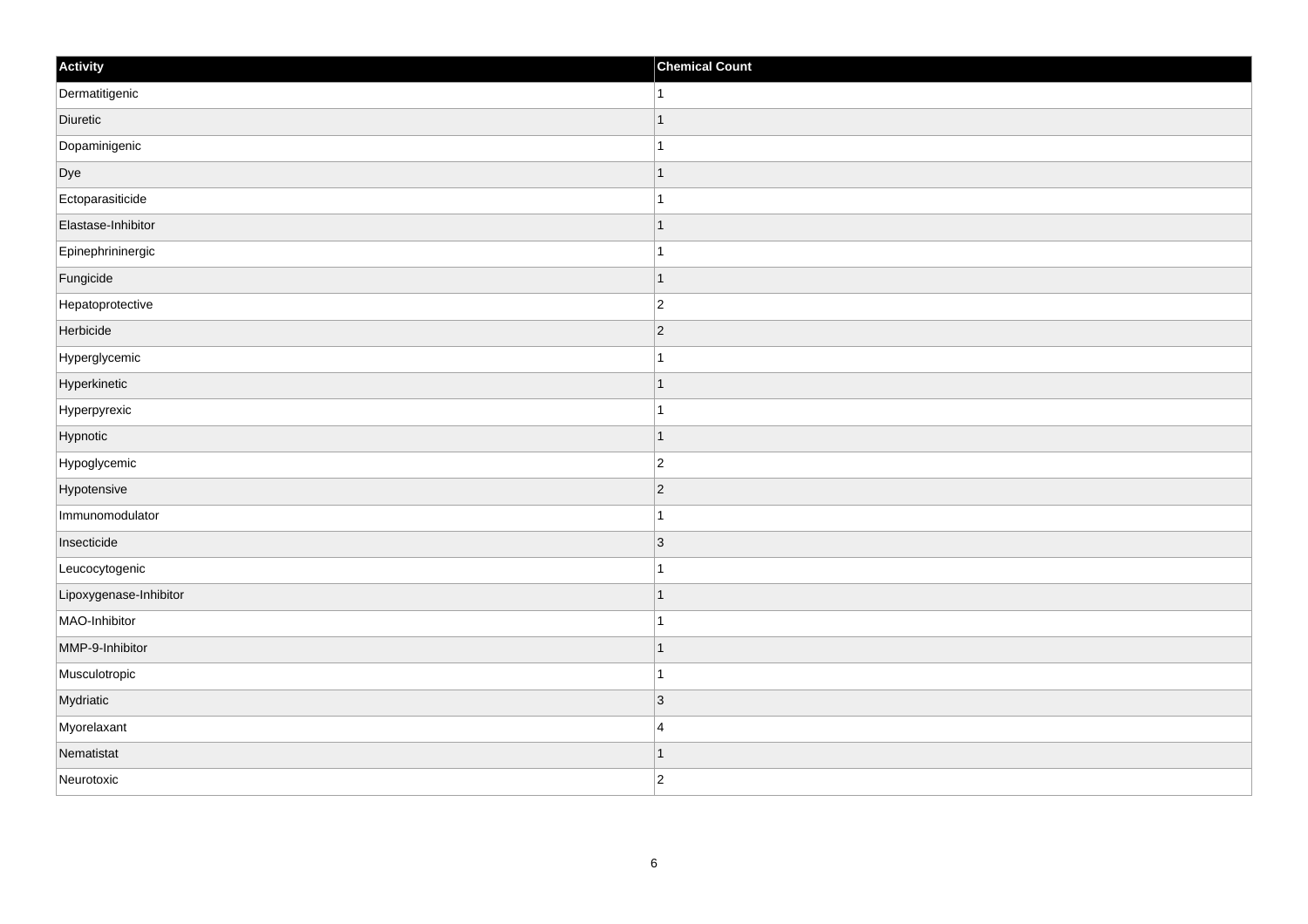| Activity                          | <b>Chemical Count</b>   |
|-----------------------------------|-------------------------|
| Ornithine-Decarboxylase-Inhibitor | $\mathbf{1}$            |
| Oxidant                           | $\overline{ }$          |
| Paralytic                         | $\mathbf{1}$            |
| Perfumery                         | $\overline{1}$          |
| Pesticide                         | $\overline{7}$          |
| Photophobigenic                   | $\overline{2}$          |
| Phytoalexin                       | $\mathbf{1}$            |
| Phytohormonal                     | $\overline{1}$          |
| Piscicide                         | $\mathbf 1$             |
| Potassium-Sparing                 | $\overline{1}$          |
| Preanesthetic                     | $\overline{1}$          |
| Protease-Inhibitor                |                         |
| Protisticide                      | $\mathbf{1}$            |
| Psychoactive                      | $\overline{2}$          |
| Psychotomimetic                   |                         |
| Quinone-Reductase-Inducer         |                         |
| Respiradepressant                 | $\overline{1}$          |
| Respirastimulant                  | $\overline{\mathbf{A}}$ |
| Sedative                          | $\vert$ 3               |
| Serotoninergic                    | 1                       |
| Sialogogue                        | $\overline{1}$          |
| Sodium-Sparing                    | $\overline{1}$          |
| Tachycardic                       | $ 2\rangle$             |
| TOPO-2-Inhibitor                  | $\overline{ }$          |
| Toxic                             | $\vert$ 2               |
| Tranquilizer                      | 1                       |
| Transdermal                       | $\mathbf{1}$            |